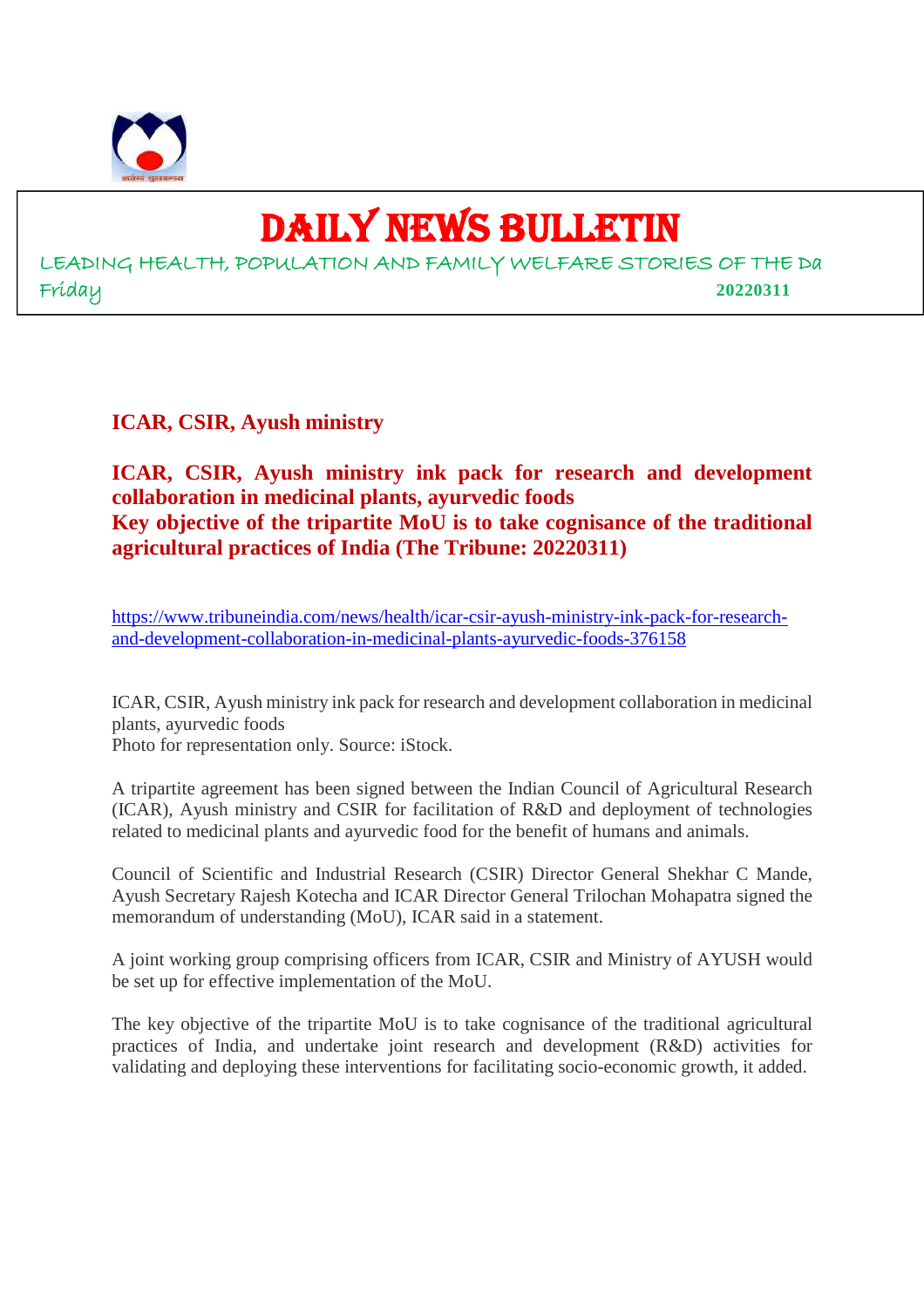#### **Covid infection**

# **Can drinking cow milk help fight Covid infection? Cow milk contains proteins with virus inhibiting properties that can help prevent Covid from replicating in a person's body and cause infection, says study (The Tribune: 20220311)**

https://www.tribuneindia.com/news/health/can-drinking-cow-milk-help-fight-covidinfection-375817

Cow milk contains proteins with virus inhibiting properties that can help prevent Covid-19 from replicating in a person's body and cause infection, according to a study.

The protein lactoferrin is found in the milk of most mammals.

Researchers from the University of Michigan found that bovine lactoferrin, from cow milk, has bioactive characteristics against many microbes, viruses, and other pathogens.

It has also been found to inhibit SARS-CoV-2 infection under experimental conditions by blocking the ability of the virus to enter target cells, as well as by supporting cells' antiviral defense mechanisms.

"Bovine lactoferrin has shown antiviral activity in human clinical trials," said lead investigator Jonathan Sexton, from the varsity's Department of Internal Medicine.

"For example, orally administered bovine lactoferrin has been shown to improve the severity of viral infections, including rotavirus and norovirus. Given the broad antiviral efficacy and safety, minimal side effects, and commercial availability of bovine lactoferrin, several review papers have suggested using it as a preventive or post-exposure treatment for SARS-CoV-2 infection," he added.

The findings are detailed in the Journal of Dairy Science.

With the goal of improving clinical relevance and translatability, the team tested bovine lactoferrin against some of the most common SARS-CoV-2 variants of concern from around the world, including the WA1 variant representative of the US outbreak in 2020, the B.1.1.7, B.1.351, and P.1 variants, and the Delta variant.

"Each of these variants includes modifications to the SARS-Cov-2 spike protein that reduce the efficacy of newly produced vaccines. Furthermore, each of these strains shows reduced neutralisation by vaccination sera," Sexton explained.

A key benefit of the broad antiviral efficacy of lactoferrin is its potential for the prevention or treatment of emerging diseases.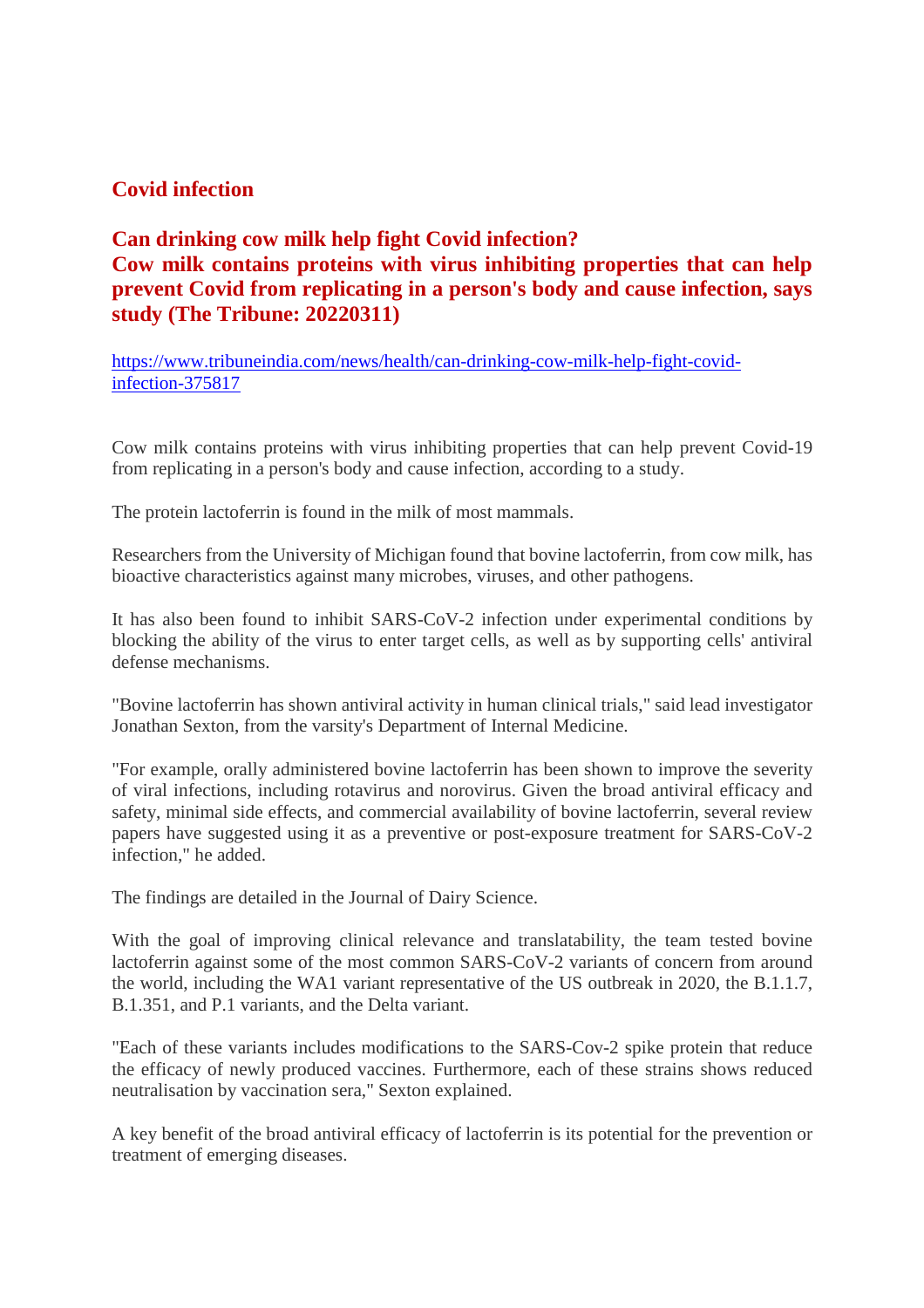"This is especially important when there are limited treatment options, or when the treatment options are too costly for widespread use. An orally available therapeutic that covers emerging strains would be ideal for treating SARS-CoV-2 in areas without widespread vaccination or if new strains escape the vaccine," Sexton said.

#### **Heart defect**

# **Prior heart defect may up risk for severe Covid: Study (The Tribune: 20220311)**

https://www.tribuneindia.com/news/health/prior-heart-defect-may-up-risk-for-severe-covidstudy-376146

People with congenital heart defect hospitalised with Covid-19 infection could be at higher risk for severe illness or death than those without a heart defect, according to new research.

Congenital heart defects are the most common type of birth defect, and more than a dozen types result when the heart, or blood vessels near the heart develop normally before birth.

Researchers from the US Centers for Disease Control and Prevention (CDC)found that people with a congenital heart defect who contracted Covid were also more likely to require treatment in the intensive care unit (ICU) or need a ventilator.

The analysis found that the patients with a heart defect had at least one other health condition. The risk was highest among men above 50, revealed the study published in the peer-reviewed journal Circulation.

Data comparing Covid-19 outcomes among individuals with and without congenital heart defects has been limited," said lead author Karrie Downing, epidemiologist at the National Center on Birth Defects and Developmental Disabilities and the Covid-19 Response Team at the US CDC.

The team examined data on 235,638 people, aged 1 to 64 years old, hospitalised with Covid patients from March 2020 to January 2021.

Of the hospitalised patients, 421 had a congenital heart defect.

About 54 per cent of patients with a congenital heart defect were admitted to the ICU; 24 per cent required a ventilator to breathe; and 11 per cent died during hospitalisation.

People with heart defects should be encouraged to receive the Covid-19 vaccines and boosters," Downing said.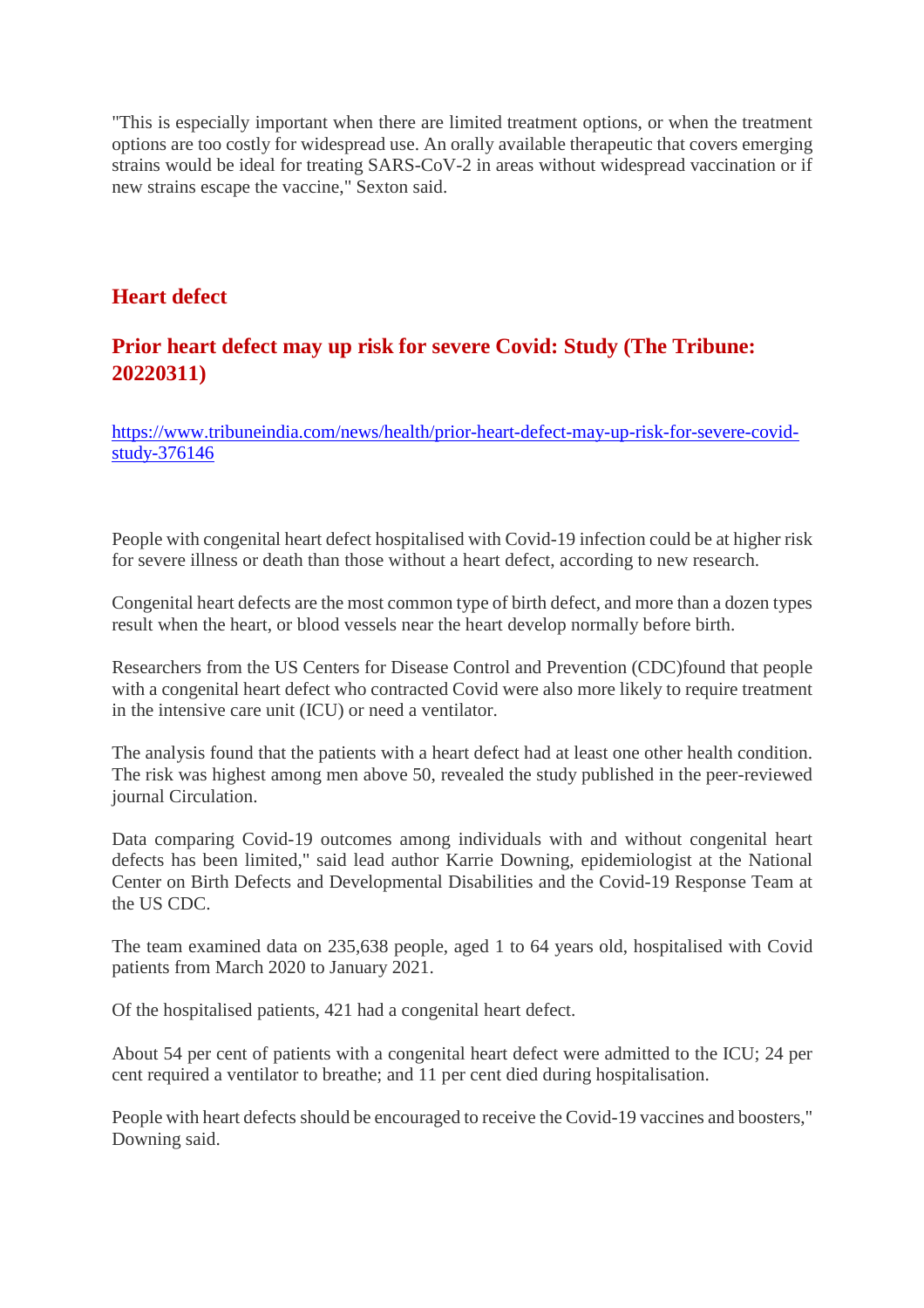She recommended that they continue practicing additional preventive measures, such as maskwearing and physical distancing.

According to the American Heart Association's Heart Disease and Stroke Statistics-2022 Update, congenital heart defects are the most common birth defect worldwide, with a global prevalence of 157 per 100,000 in 2017.

#### **Active Covid cases**

# **Active Covid cases in country dip to 42,219 4,194 new Covid cases, 255 more deaths reported (The Tribune: 20220311)**

https://www.tribuneindia.com/news/nation/active-covid-cases-in-country-dip-to-42-219- 376927

India logged 4,194 new coronavirus infections, taking the total tally of Covid cases to 4,29,84,261, while the active cases dipped to 42,219, according to the Union Health Ministry data updated on Friday.

The death toll climbed to 5,15,714 with 255 fresh fatalities, the data updated at 8 am stated.

The active cases comprise 0.1 per cent of the total infections, while the national Covid recovery rate further improved to 98.7 per cent, the ministry said.

A reduction of 2,269 cases has been recorded in the active Covid caseload in a span of 24 hours.

The daily positivity rate was recorded as 0.52 per cent and the weekly positivity rate as 0.55 per cent, according to the ministry.

The number of people who have recuperated from the disease surged to 4,24, 26,328 while the case fatality rate was recorded as 1.2 per cent.

The cumulative doses administered in the country so far under the nationwide vaccination drive has exceeded 179.72 crore.

The 255 new fatalities include 227 from Kerala.

Of the 227 deaths in the state, two were reported in the last 24 hours, 22 were those which occurred in the last few days but were not recorded due to late receipt of documents and 203 were designated as Covid deaths after receiving appeals based on the new guidelines of the Centre and the directions of the Supreme Court, the Kerala government said in a release.

A total of 5,15,714 deaths have been reported so far in the country, including 1,43,749 from Maharashtra, 66,689 from Kerala, 40,013 from Karnataka, 38,023 from Tamil Nadu, 26,140 from Delhi, 23,486 from Uttar Pradesh and 21,184 from West Bengal.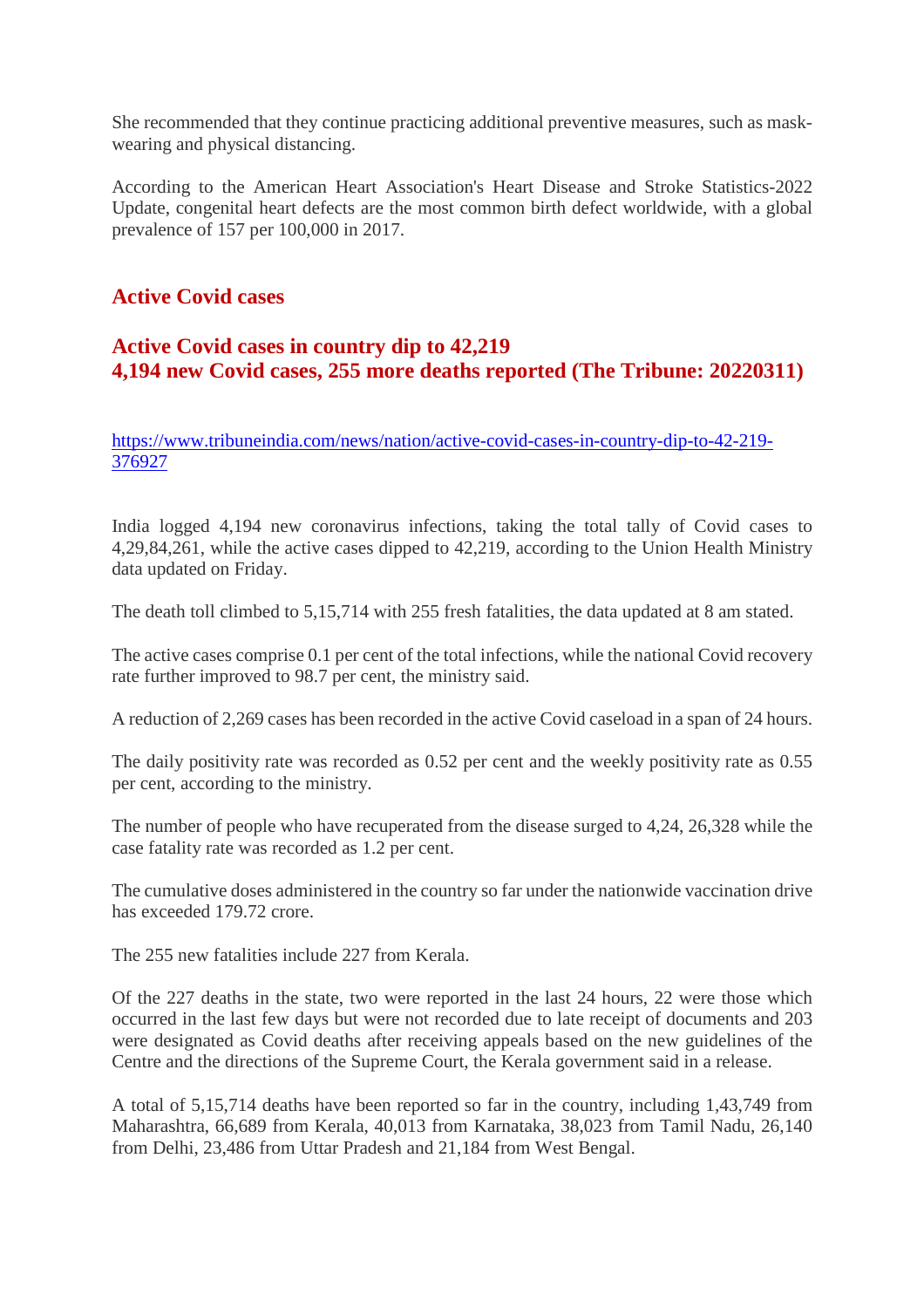# **Junk food ads & kids Educate children about healthy eating habits (The Tribune: 20220311)**

#### https://www.tribuneindia.com/news/editorials/junk-food-ads-kids-375908

The Union Ministry of Women and Child Development has proposed a ban on the airing of advertisements promoting junk food and carbonated drinks during children's programmes. The suggestion assumes significance in the light of the increase in obesity among children and the related health concerns. The ads tend to take advantage of the kids' gullibility towards the often exaggerated 'benefits' portrayed in the commercials promoting foodstuff. That the National Family Health Survey-5 in 2021 recorded the percentage of overweight children at 3.4 — up from 2.1 per cent seen in NFHS-4 — points to the weighty issue.

Notably, a similar suggestion was made in 2018. The expert group constituted by the Food Safety and Standards Authority of India (FSSAI) to address the troubling foods containing fat, sugar and salt above permissibly healthy limits had then recommended that ads of such food items be prohibited during shows for children. But at that time, the clout of the multi-crore junk food industry prevailed over the government. Responding to the apprehension expressed in the Lok Sabha about the long-term high health and economic costs, the government had sought to justify junking the proposal of banning junk food ads on TV. It seemed to be satisfied with the promise of the Food and Beverage Alliance of India to 'voluntarily restrict' food and beverage advertisements concerning children. Major food businesses assured them to refrain from broadcasting ads of high-fat products on children's channels.

However, the fact that the issue has been raised again is a pointer that it has not been addressed. The Covid-19 pandemic has hammered into us all the importance of fitness and robust immunity in warding off a disease. They are directly proportional to healthy eating and physical activity. There is a need to strike at the root and strictly regulate the production of unhealthy food items. Promote the advantages of consuming less sugar, salt and fat among children and aim for abhorrence to such ingredients. The widespread awareness of the harmful effects of colas is exemplary. While it is desirable to shield children from unhealthy influential material, banning ads is not enough.

#### **Covid deaths Thorough probe needed to weed out fake claims (The Tribune: 20220311)**

#### https://www.tribuneindia.com/news/editorials/covid-deaths-376171

MORE than two years after the first Covid-19 case was detected in India, the actual death toll continues to be obscured by inaccuracies. Going by the official count, at least 5.15 lakh people have succumbed to the virus so far. - File photo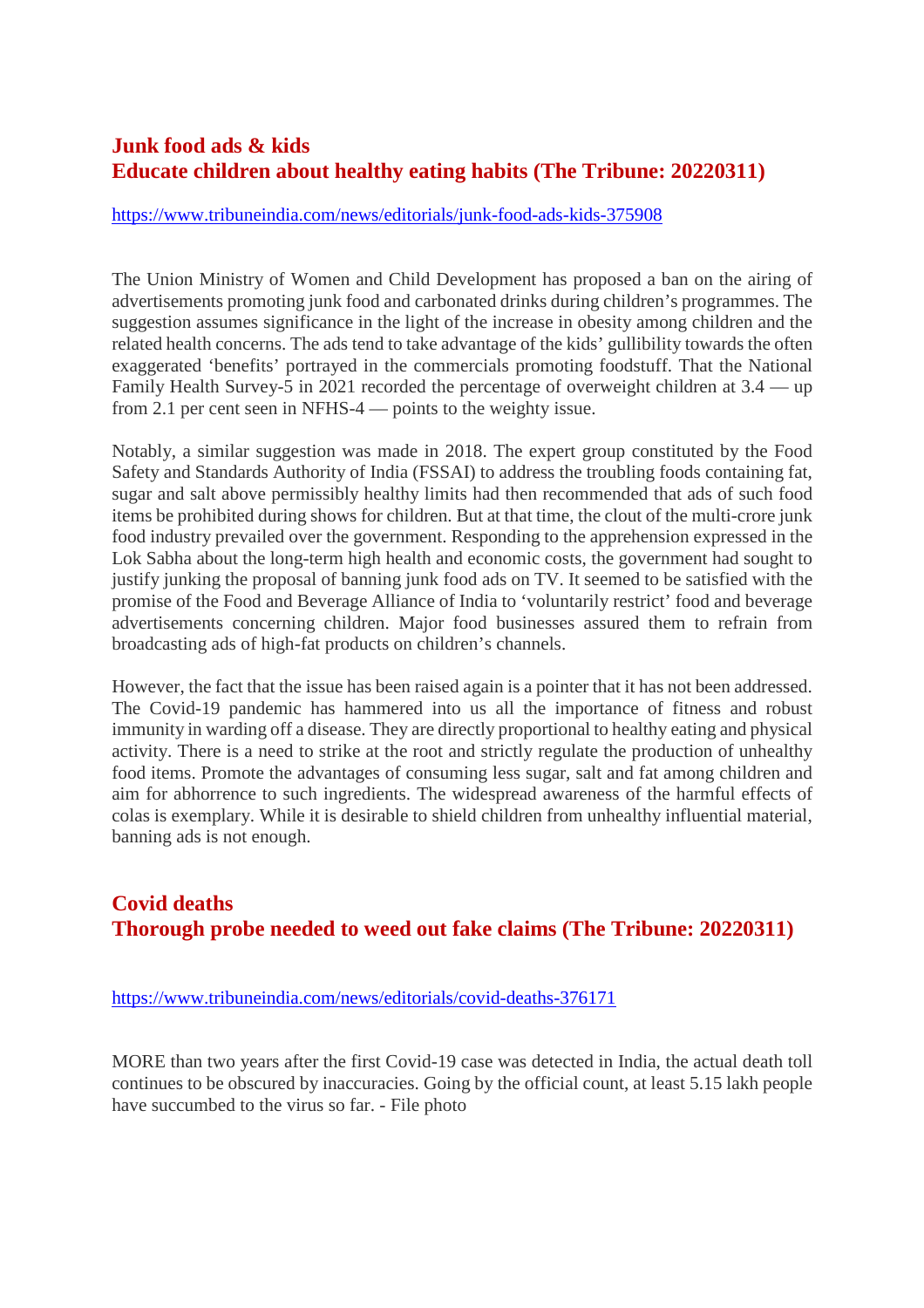MORE than two years after the first Covid-19 case was detected in India, the actual death toll continues to be obscured by inaccuracies. Going by the official count, at least 5.15 lakh people have succumbed to the virus so far. However, this figure is widely regarded as just a conservative estimate in view of large-scale underreporting and undercounting of casualties. Last month, the Supreme Court had said that 'official statistics are not true on death figures', while taking a serious note of the rejection of a large number of compensation claims by several state governments. Now, the court has hinted at ordering a probe into the allegations that some doctors are issuing fake Covid certificates to help ineligible people get the ex gratia payment of Rs 50,000 each.

A thorough and time-bound investigation is needed to separate the genuine claims from the fraudulent ones. It's probable that many persons who lost their family members to Covid might still be running from pillar to post for compensation, while unscrupulous elements have pocketed the money in connivance with corrupt doctors. Thousands of claims were rejected last year on the grounds that the death certificate did not mention Covid as the cause of death, prompting the court to stipulate that if a patient had died within 30 days of being declared Covid-positive, his or her family was entitled to compensation 'without any further conditions'. The order's twin objectives were to cut red tape and expedite the payment of relief, but it seems that the relaxation is being grossly misused. No wonder ever since the court expanded the eligibility criterion, the deaths officially recorded by state governments have been hugely outnumbered by the claims.

This mismatch will persist unless a nationwide audit is conducted to establish clarity on the real number of Covid deaths. All states and union territories must review their medical records and take corrective action wherever irregularities are detected. The officials responsible for lapses in documentation and the doctors indulging in fraud should be brought to book. A calamity must not be allowed to become an opportunity for shady operators to make a quick buck.

#### '**Swayam' exam, the key to prevent breast and cervical cancer**

#### **'Swayam' exam, the key to prevent breast and cervical cancer (The Hindu:20220311)**

https://www.thehindu.com/news/national/andhra-pradesh/swayam-exam-the-key-to-preventbreast-and-cervical-cancer/article65200954.ece

A woman's wellness depends largely on her menstrual health, and to a great extent on a disorder-free lifestyle that can impact longevity.

Comments will be moderated by The Hindu editorial team. Comments that are abusive, personal, incendiary or irrelevant cannot be published.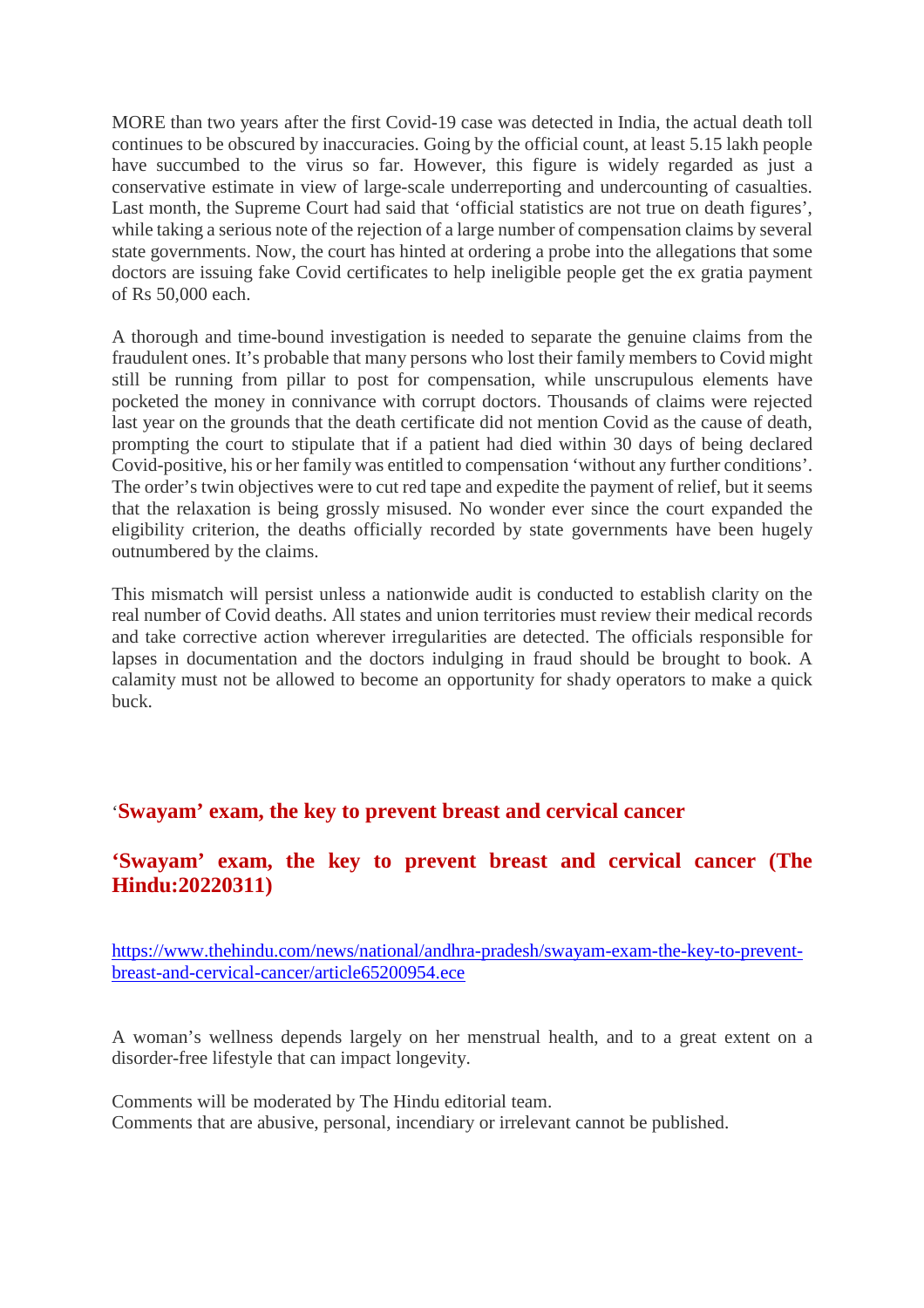Please write complete sentences. Do not type comments in all capital letters, or in all lower case letters, or using abbreviated text. (example: u cannot substitute for you, d is not 'the', n is not 'and').

#### **COVID boosters**

#### **WHO says COVID boosters needed, reversing previous call (The Hindu:20220311)**

https://www.thehindu.com/sci-tech/health/who-says-covid-boosters-needed-reversingprevious-call/article65204749.ece

WHO said it is continuing to monitor the global spread of omicron, including a "stealth" version known as BA.2, which has been documented to have re-infected some people after an initial case of omicron

An expert group convened by the World Health Organisation said Tuesday it "strongly supports urgent and broad access" to booster doses, in a reversal of the U.N. agency's previous insistence that boosters weren't necessary and contributed to vaccine inequity.

#### **Global air quality norms**

#### **WHO tightens global air quality norms (The Hindu:20220311)**

https://www.thehindu.com/sci-tech/health/who-tightens-global-air-qualitynorms/article36617490.ece

Move doesn't immediately impact India as its norms don't meet WHO's existing standards The World Health Organisation (WHO) in its first-ever update since 2005 has tightened global air pollution standards in a recognition of the emerging science in the last decade that the impact of air pollution on health is much more serious than earlier envisaged.

The move doesn't immediately impact India as the National Ambient Air Quality Standards (NAAQS) don't meet the WHO's existing standards. The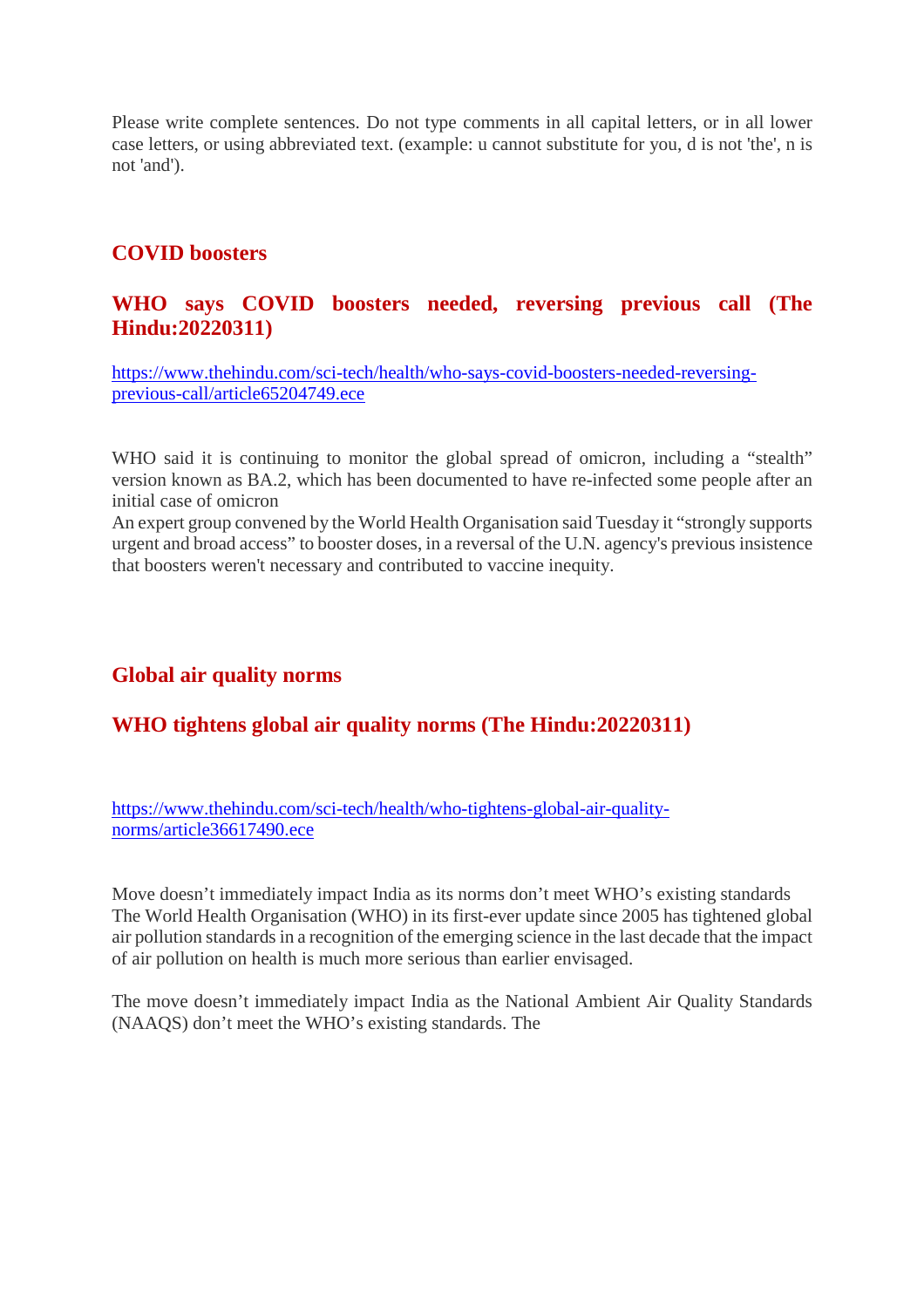#### **Cancer**

### **One in 10 Indians will develop cancer during their lifetime: WHO report (The Indiann Express:20220311)**

https://www.thehindu.com/sci-tech/health/one-in-10-indians-will-develop-cancer-duringtheir-lifetime-who-report/article30734480.ece

The World Cancer Report said according to the estimated cancer burden in India in 2018, there are about 1.16 million new cases, 784,800 deaths, and 2.26 million 5-year prevalent cases in the country's population of 1.35 billion.

India had an estimated 1.16 million new cancer cases in 2018, according to a report by the World Health Organization (WHO), which said that one in 10 Indians will develop cancer during their lifetime and one in 15 will die of the disease.

#### **Health and boost immunity**

# **Nutritionist recommends four simple ways to build health and boost immunity**

**Among other things, it is important to get adequate sleep of 7-8 hours (The Indiann Express:20220311)**

https://indianexpress.com/article/lifestyle/health/nutritionist-recommends-ways-build-healthboost-immunity-7807583/

healthy living, healthy lifestyle, how to boost immunity, how to build health, health and immunity, good diet, sleep, exercising, protein supplement, indian express newsHow do you take care of your health? (Photo: Getty/Thinkstock)

Health and immunity have become the most-searched topics in the pandemic, which has upended lives in the last two years, giving a new spin to what is considered to be a healthy lifestyle. Experts say there is no better time than now to strengthen immunity.

Subscribe Now: Get Express Premium to access the best Election reporting and analysis

But, what can be done to achieve good health? Many people continue to follow unhealthy lifestyles — such as waking up late, eating processed, unhealthy food, not getting enough sleep, not exercising enough, and not drinking a lot of water.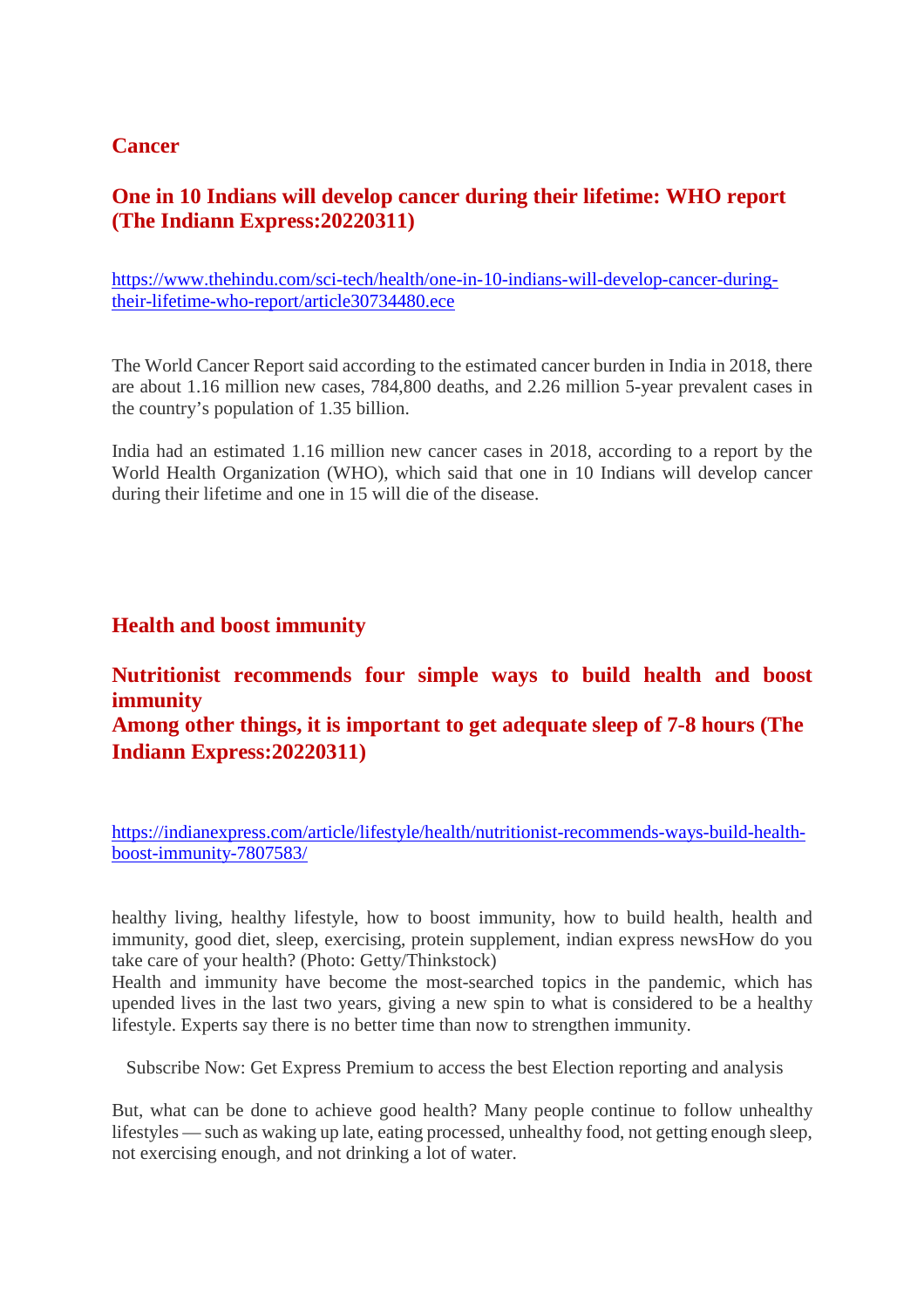According to nutritionist Nmami Agarwal, there are five basic principles that one has to follow to strengthen the immune system. They are:

- 1. Get adequate sleep of 7-8 hours.
- 2. Exercise for at least 30 minutes every day.
- 3. Have a healthy diet which comprises fruits and vegetables.
- 4. Stay hydrated.
- 5. Make sure you have an intake of a nutritious diet that is rich in protein.

Agarwal explained in an Instagram post that it is recommended to "make protein your BFF to meet your daily requirement of at least 1 gm/kg of your ideal body weight".

"Always try and add a protein supplement to your meal to bridge the protein gap from your diet," she said, adding that it has "essential vitamins and minerals [that can] help in developing muscle and bone strength".

 For more lifestyle news, follow us on Instagram | Twitter | Facebook and don't miss out on the latest updates!

 $\bigotimes$  The above article is for information purposes only and is not intended to be a substitute for professional medical advice. Always seek the guidance of your doctor or other qualified health professional for any questions you may have regarding your health or a medical condition.

# **Kidney Health for All**

#### **Lifestyle changes that will help reduce the risk of developing kidney disease This year, World Kidney Day is being observed with the theme - Kidney Health for All(The Indiann Express:20220311)**

https://indianexpress.com/article/lifestyle/health/world-kidney-day-2022-adopt-lifestylechanges-reduce-risk-kidney-disease-7813506/

kidney healthWorld Kidney Day 2022 is observed with the theme 'Kidney Health for All' (File Photo)

World Kidney Day is observed every year as a global campaign to highlight the importance of kidneys. A joint initiative of the International Society of Nephrology and the International Federation of Kidney Foundations, it aims to raise awareness of "the importance of kidneys to our overall health and to reduce the frequency and impact of kidney disease and its associated health problems worldwide".

This year, the day is being observed with the theme – Kidney Health for All. "It calls on all of us to work to bridge the knowledge gaps to better kidney care, largely focusing on preventive interventions to avert the onset and progression of kidney diseases," Dr Sanjay Gohil, HOD of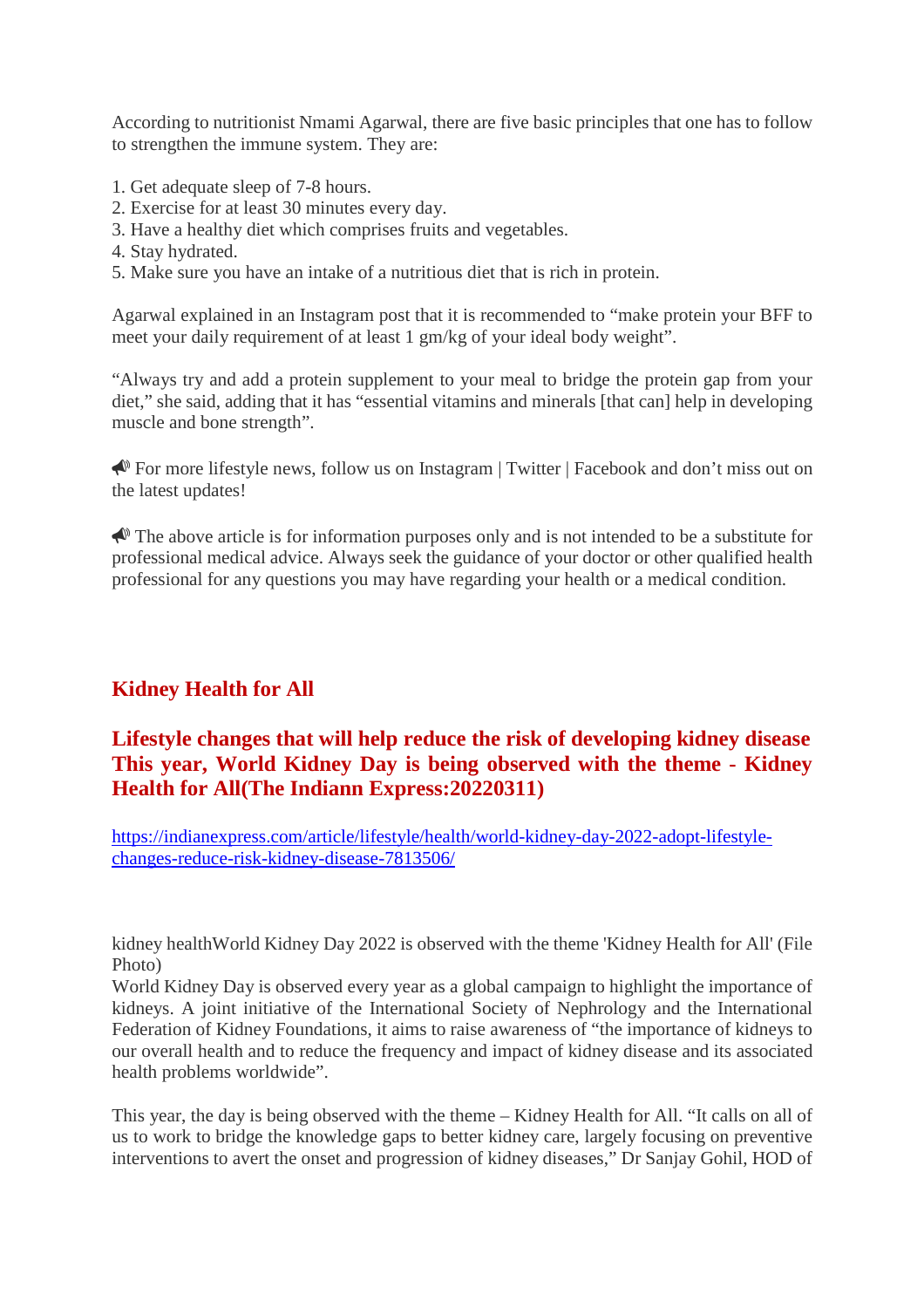Haematology and Transplant Immunology and Immunogenetics (HLA), Global reference lab, Metropolis Healthcare, said.

Subscribe Now: Get Express Premium to access the best Election reporting and analysis

According to the expert, one can reduce the risk of developing kidney disease just by adopting some basic lifestyle and diet modifications.

Follow these lifestyle tips for better kidney health, as suggested by Dr Gohil.

\*Keep yourself fit and active.

\*Keep regular control of your blood sugar, and monitor your blood pressure.

\*Consume healthy foods and keep your weight in check.

\*Avoid excess salt, red meat and junk food.

\*Maintain a healthy fluid intake.

\*Do not smoke and limit alcohol consumption.

\*Avoid taking over-the-counter pills on a regular basis.

\*A sound sleep, stress management and meditation keep your kidneys healthy.

ALSO READ |Kidney stones: Know all about the causes, preventive measures, and treatment options

"Get your kidney function checked regularly if you have one or more of the 'high risk' factors, such as if you are diabetic, hypertensive, obese, one of your parents or other family members suffers from kidney disease etc," the expert suggested.

#### **Kidney stones**

**Kidney stones: Know all about the causes, preventive measures, and treatment options**

**World Kidney Day 2022: "Although it is impossible to eradicate the risk completely, a few simple but important modifications can surely decrease the possibility of kidney stones," says (The Indiann Express:20220311)**

https://indianexpress.com/article/lifestyle/health/kidney-stones-causes-preventive-measurestreatment-options-7812854/

kidney health, world kidney dayThough there is no exact cause for kidney stones, in majority of the cases, these are formed due to the high concentration of minerals in the urine. (Photo: Getty Images)

Kidney stones is a concerning problem that is on the rise among people of all age groups and ethnicities across the globe. Stones in the kidney, says Dr Deepak Reddy Ragoori, MS, M.Ch. (Uro), Consultant Urologist, Asian Institute of Nephrology & Urology, are the result of hard deposits that are made up of calcium, oxalates and other minerals excreted in the urine. "These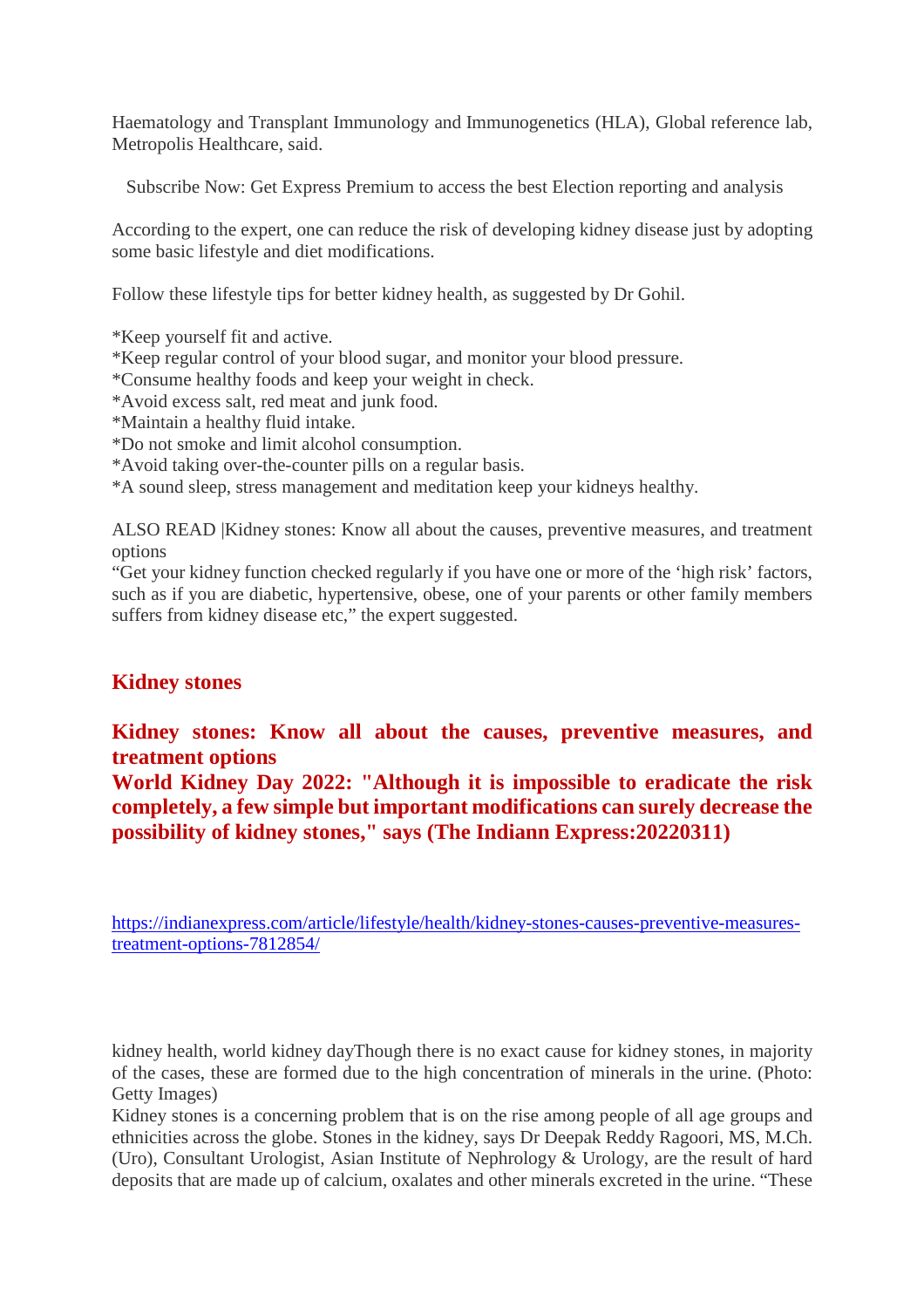stones can be in different sizes, shapes and densities. While the smaller ones (<5mm) can come out through the urinary tract spontaneously with/without visiting a doctor, the larger ones will need a urologist's advice," he adds.

Subscribe Now: Get Express Premium to access the best Election reporting and analysis

In certain cases, these stones can become bigger and even block the urinary tract leading to swelling up of the kidney, causing severe pain and at times kidney damage as well. He further explains that in most cases, these stones crystalize, stick together and do not let urine flow properly. "In such a situation, it may even cause infection in the kidney along with other complications. According to a report of National Center for Biotechnology Information (NCBI), over 12% of the total population in India suffers from the problem of kidney stones," the expert says.

ALSO READ |Health Tips: Five ways to keep your kidneys healthy Causes

Though there is no exact cause for kidney stones, in majority of the cases, these are formed due to the high concentration of minerals in the urine. Apart from that, other factors like food habits, decreased intake of water and medication can also be the cause of stone formation. Some of the other main causes of kidney stones include:

\*Medical conditions like Type 2 diabetes, renal tubular acidosis, gout and hyperparathyroidism and genetic kidney problems like medullary sponge kidney can also cause kidney stones

\*A few antibiotics, HIV and blood pressure medications can also cause formation of stones as they have a high concentration of minerals.

\*There is a familial tendency in kidney stone formation.

weight management, weight and kidney health It has been seen that the risk of kidney stones gets doubled if a person is dealing with obesity, says the expert. (Photo: Getty Images) Preventive measures

In today's time and age, most people have adopted a sedentary lifestyle that impacts the overall health including kidneys. Hence, it is crucial to start taking steps from the early stage in life to prevent the risk of kidney stones. Although it is impossible to eradicate the risk completely, a few simple but important modifications can surely decrease the possibility of kidney stones. Some of the ways to prevent them are as follows, according to Dr Ragoori:

Weight management – It has been seen that the risk of kidney stones gets doubled if a person is dealing with obesity. Therefore, it is very important to manage a healthy body mass index (BMI). Having some form of physical workout for at least 30 minutes every day will help to keep the weight under control.

ALSO READ |COVID-19 and kidney health: Some guidelines for people suffering from chronic kidney disease

Drink water – To dilute the formation of minerals in the urine, one needs to drink enough water. Drinking at least 10 cups of water ( 2500 – 3000 ml ) daily keeps the kidneys healthy. At the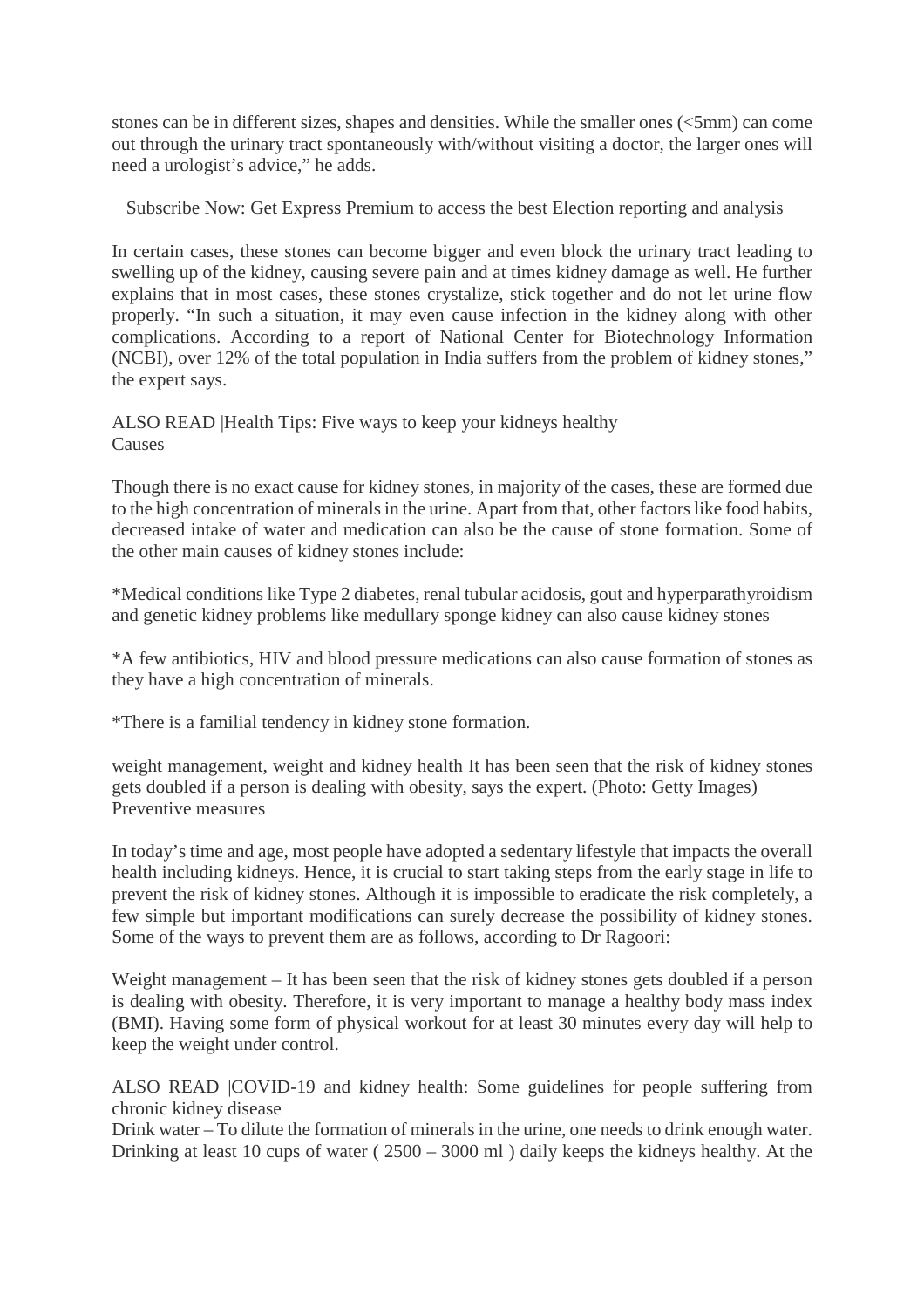same time, one must also drink adequate citrus drink like lemon or orange juice as they are high in citrate.

Diet – What we eat plays a direct role in determining formation of kidney stones. In majority of the cases, these stones are formed due to the accumulation of calcium with oxalate. Therefore, one must always consult a doctor for determining a balanced diet to ensure balanced calcium intake, especially if they already have suffered with kidney stone problems in the past. Restrict the amount of salt intake and food with added preservatives.

kidney stones, kidney health Blood in urine and burning sensation while urinating are both signs of kidney stones. (Photo: Getty Images) When to see a doctor?

If there is any problem with kidney function it most likely will impact the overall wellbeing. One of the biggest challenges is that in the majority of the patients, there are few symptoms of kidney stones at an early stage. Hence, it is important to watch out for the warning signs that can be an indication of stone formation. Some of the major warning signs include:

#### **Spring allergies**

**Spring allergies: Keep runny rose, watery eyes, congestion at bay with these effective diet tips**

**"Spring is in the air and so are the allergies! Make space on your plate for these foods that may help stop allergies," said nutritionist Lovneet Batra (The Indiann Express:20220311)**

https://indianexpress.com/article/lifestyle/health/diet-tips-spring-allergies-sneeze-ginger-7795573/

sneezeKeep seasonal allergies away with some diet tweaks (Source: Pexels) A change of season is often associated with certain seasonal issues like allergies and flu. While there are many remedies available for the same, the best way to counter these health niggles is your diet. Add more healthy foods and drinks to your daily meal plan and see the difference, says nutritionist Lovneet Batra.

Subscribe Now: Get Express Premium to access the best Election reporting and analysis

Taking to Instagram, the expert shared how such allergies also mean troubles for the immune system.

"Spring is in the air and so are the allergies! So, if the advent of change in season leaves you with a runny nose, watery eyes, and congestion, make space on your plate for these foods that may help stop allergies," she captioned the post.